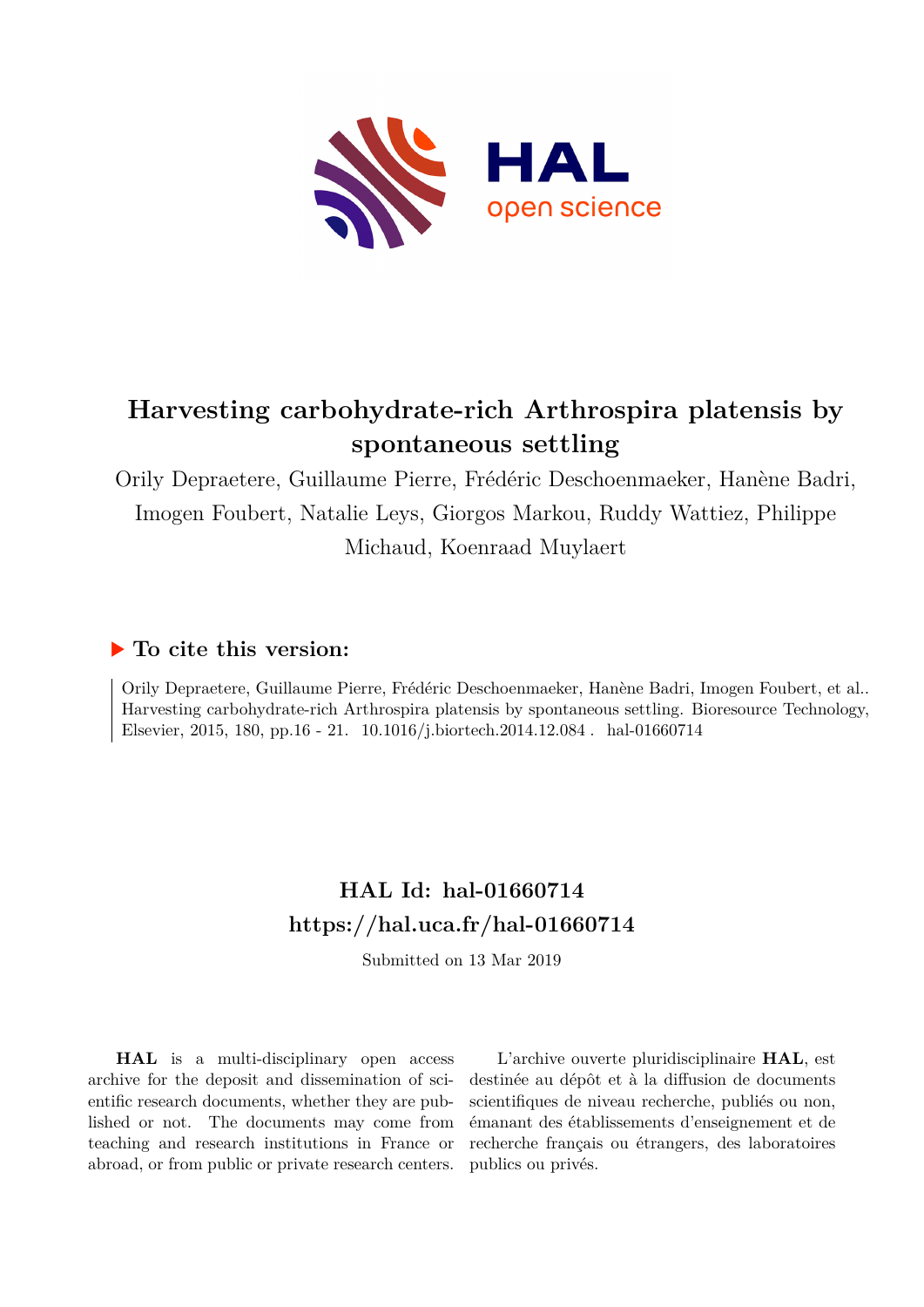### [Bioresource Technology 180 \(2015\) 16–21](http://dx.doi.org/10.1016/j.biortech.2014.12.084)

Contents lists available at [ScienceDirect](http://www.sciencedirect.com/science/journal/09608524)

Bioresource Technology

journal homepage: [www.elsevier.com/locate/biortech](http://www.elsevier.com/locate/biortech)

# Harvesting carbohydrate-rich Arthrospira platensis by spontaneous settling



Orily Depraetere <sup>a,</sup>\*, Guillaume Pierre <sup>b</sup>, Frédéric Deschoenmaeker <sup>c</sup>, Hanène Badri <sup>d</sup>, Imogen Foubert <sup>e</sup>, Natalie Leys <sup>d</sup>, Giorgos Markou <sup>f</sup>, Ruddy Wattiez <sup>c</sup>, Philippe Michaud <sup>b</sup>, Koenraad Muylaert <sup>a</sup>

<sup>a</sup> KU Leuven Campus Kortrijk, Laboratory Aquatic Biology, E. Sabbelaan 53, 8500 Kortrijk, Belgium

<sup>b</sup> Clermont Université, Université Blaise Pascal, Institut Pascal UMR CNRS 6602, 24 avenue des Landais, BP 206, 63174 Aubière cedex, France

<sup>c</sup> Department of Proteomic and Microbiology, Research Institute for Biosciences, University 9 of Mons, Place du Parc 20, B-7000 Mons, Belgium

<sup>d</sup> Expert Group for Molecular and Cellular Biology MCB, Belgian Nuclear Research Center 11 SCK.CEN, B-2400 Mol, Belgium

e KU Leuven Campus Kortrijk, Research Unit Food & Lipids, Department of Molecular and Microbial Systems Kulak, Etienne Sabbelaan 53, 8500 Kortrijk, Belgium

<sup>f</sup> Department of Natural Resources Management and Agricultural Engineering, Agricultural University of Athens, Iera Odos 75, 11855 Athens, Greece

# highlights

- Glycogen accumulation caused spontaneous settling through increase in specific density.
- Settling velocities of carbohydraterich Arthrospira reached 0.64 m h<sup>-1</sup> .
- The biomass could be concentrated at least 15 times, allowing 93.9% of water removal.
- Spontaneous settling can be used as low-cost method for preconcentrating Arthrospira.

# article info

Article history: Received 24 November 2014 Received in revised form 22 December 2014 Accepted 23 December 2014 Available online 31 December 2014

Keywords: Spirulina Bioethanol Nitrogen stress Harvesting Flocculation

# graphical abstract



# **ABSTRACT**

The filamentous cyanobacterium Arthrospira platensis is an attractive feedstock for carbohydrate-based biofuels because it accumulated up to 74% of carbohydrates when nitrogen stressed. Nitrogen stressed A. platensis also settled spontaneously, and this occurred simultaneously with carbohydrates accumulation, suggesting a link between both phenomena. The increased settling velocity was neither due to production of extracellular carbohydrates, nor due to degradation of gas vacuoles, but was caused by an increase in the specific density of the filaments as a result of accumulation of carbohydrates under the form of glycogen. Settling velocities of carbohydrate-rich A. platensis reached 0.64 m  $h^{-1}$ , which allowed the biomass to be harvested using a lamella separator. The biomass could be concentrated at least 15 times, allowing removal of 94% of the water using gravity settling, thus offering a potential application as a low-cost and high-throughput method for primary dewatering of carbohydrate-rich A. platensis. - 2014 Elsevier Ltd. All rights reserved.

# 1. Introduction

Microalgae (including cyanobacteria) are attracting a lot of interest as a new source of biomass for production of biofuels

(Baeyens et al., 2015; Borowitzka and Moheimani, 2013). Microalgae do not require fertile land and thus avoid competition with conventional crops for food or feed production. Today, only a few species of microalgae are produced on a large scale. Among them, the cyanobacterium Arthrospira, also known as 'Spirulina', represents about 60% of the global microalgal biomass production. The reason for this dominance of Arthrospira is that it is an extremo-

<sup>⇑</sup> Corresponding author. Tel.: +32 56 246072; fax: +32 56 246999. E-mail address: [Orily.Depraetere@kuleuven-kortrijk.be](mailto:Orily.Depraetere@kuleuven-kortrijk.be) (O. Depraetere).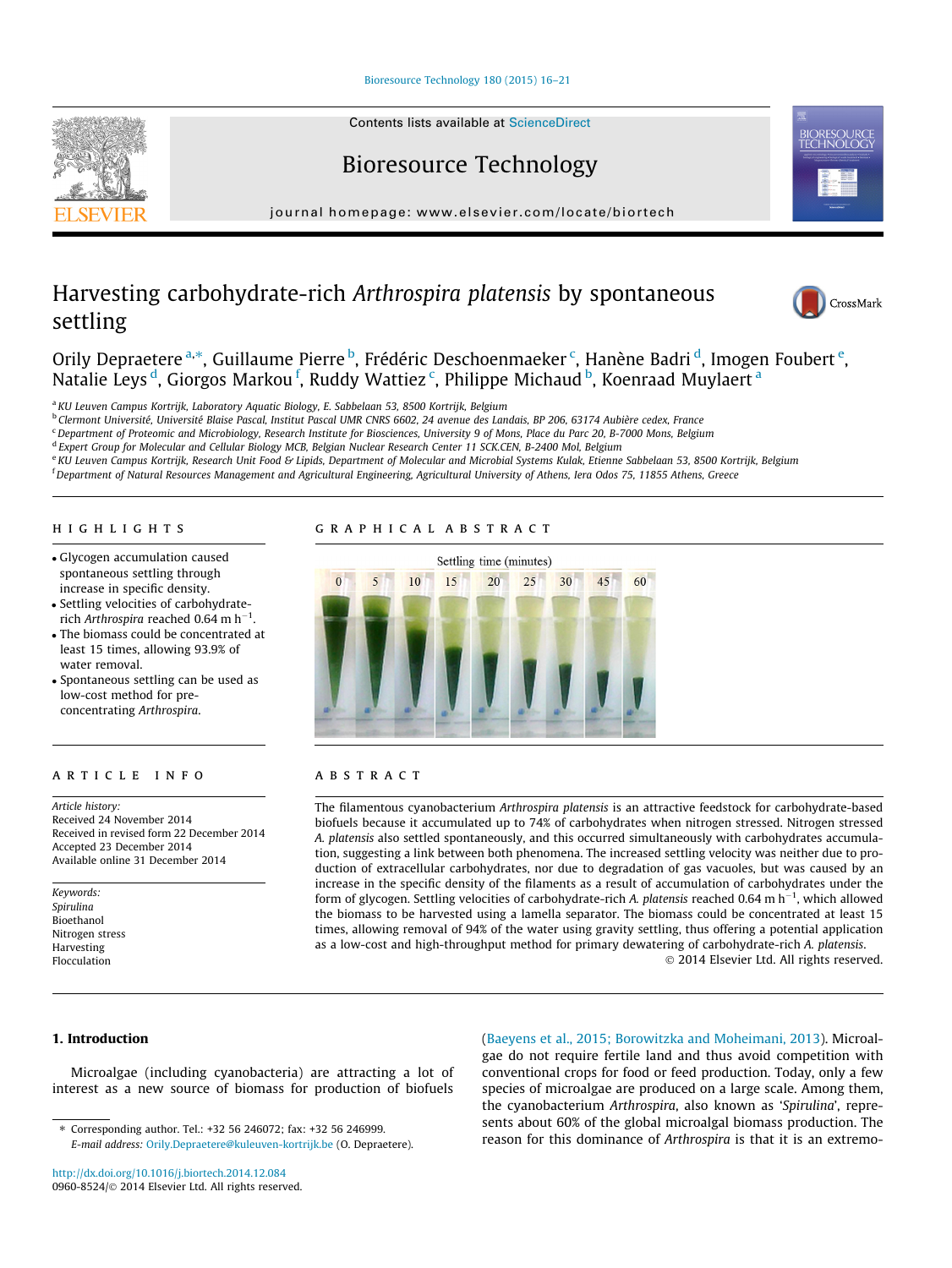phile adapted to alkaline conditions that can easily be cultivated in simple open 'raceway' ponds with low risk of contamination of the culture. An interesting property of Arthrospira in terms of biofuel production is that it accumulates large amounts of carbohydrates under nutrient-stressed conditions (i.e. up to 70%) (Aikawa et al., 2012; Markou et al., 2012). When this biomass is used in a biorefinery context, high-value chemicals (e.g. gamma-linolenic acid, phycocyanin or other proteins in the case of Arthrospira; (Spolaore et al., 2006) are first extracted from the biomass while the carbohydrate-rich fraction can be converted into biofuels (Bilad et al., 2014; Wijffels et al., 2010). These carbohydrates can be readily converted into bioethanol using alcoholic fermentation (Markou et al., 2013). Other options for conversion of carbohydrates into biofuels include butanol, methane or hydrogen fermentation or catalytic conversion of carbohydrates into hydrocarbons by hydrodeoxygenation (Grilc et al., 2014).

Because biomass concentrations in microalgal cultures are typically low (about 0.5 g dry weight  $\mathsf{L}^{-1}$ ) and microalgae are small in size, harvesting microalgae from large-scale production systems is a major challenge and requires processing huge volumes of culture at a minimal cost (Uduman et al., 2010). Although harvesting by centrifugation is currently the preferred method in microalgae production, the energy demand is too high for applications such as biofuel production. The energy input for harvesting could be significantly reduced if a two-stage process is used in which microalgae are pre-concentrated using a low-energy technology prior to complete dewatering using centrifugation (Brentner et al., 2011). Harvesting by means of membrane filtration is theoretically possible but suffers from problems with membrane fouling (Bilad et al., 2014). Flocculation followed by simple gravity sedimentation is seen as a promising low-energy pre-concentration method (Vandamme et al., 2013a). Flocculation, however, requires addition of a chemical, which increases the cost and results in contamination of the biomass with the flocculant. In an ideal scenario, preconcentration can be achieved by simple gravity sedimentation without the need for a chemical flocculant.

Because Arthrospira forms relatively large filaments, it can theoretically be harvested in an energy-efficient way using a strainer. This method is problematic because small filaments pass through the strainer and are returned to the culture when the medium is recycled. This results in an accumulation of small filaments in the culture and a decline in harvesting efficiency (Belay, 1997). Reducing the mesh size of the strainer results in low flow rates and makes this method of harvesting impractical, particularly for production of Arthrospira for commodity applications such as biofuels. A recent study reported that Arthrospira settles spontaneously when it accumulates carbohydrates under nutrient-stressed conditions (Markou et al., 2012). This spontaneous settling has a lot of potential to be used as a low-cost and high-throughput method for pre-concentrating carbohydrate-rich Arthrospira biomass for the production of biofuels.

Although this spontaneous settling of Arthrospira has been referred to as bio-flocculation, little is known about the underlying mechanism. Spontaneous settling has been observed in other microalgae or cyanobacteria and may have several causes. In many species of microalgae, nitrogen or phosphorus stress results in excretion of extracellular carbohydrates and these may cause aggregation of cells and thus cause settling (Christenson and Sims, 2011; Eldridge et al., 2012). Arthrospira platensis contains gas vacuoles to maintain its buoyancy and the spontaneous settling may be caused by the loss of these gas vacuoles, as has been observed in the cyanobacterium Anabaena flos-aquae (Dinsdale and Walsby, 1972). Finally, the settling of the filaments may be the result of an increase in the density of the filaments caused by accumulation of carbohydrates under the form of glycogen, which has a high specific density (1.40–1.62 g mL<sup>-1</sup>), as has been observed in

the cyanobacteria Oscillatoria, Spirulina and Microcystis (Van Rijn and Shilo, 1985). The latter mechanism would imply a direct causative link between carbohydrate accumulation and the spontaneous settling behavior.

This spontaneous settling may be used to replace straining as a low-cost and high-throughput method for primary concentration of carbohydrate-rich Arthrospira biomass. For this method to be practical, however, it is important that the settling velocity is sufficiently high in order to process large volumes of culture medium in a short time. Also, the final sludge volume that is generated should be sufficiently small for a large volume of medium to be removed during the pre-concentration step (Vandamme et al., 2013b). These aspects of the settling behavior of nutrient-stressed and carbohydrate-rich Arthrospira filaments have so far not been investigated.

The aim of this study was to evaluate the potential of spontaneous settling as a low-cost method for harvesting carbohydrate-rich Arthrospira cultured under nutrient-stressed conditions. The first goal was to investigate to what extent settling and carbohydrate accumulation occured simultaneously in nutrient-stressed Arthrospira. The second goal was to elucidate the underlying mechanism responsible for the settling of Arthrospira and to assess whether there was a direct causal link with carbohydrate accumulation. The final goal was to determine the maximum settling velocity and the proportion of medium that could be removed to assess the potential of using settling as a high-throughput method for harvesting carbohydrate-rich Arthrospira in large-scale production systems.

#### 2. Methods

#### 2.1. Arthrospira strain and culture conditions

The strain A. platensis SAG21.99 (SAG, Germany) (further referred to as Arthrospira) was cultivated in 2 L bottles in nonsterile medium with constant stirring and bubbling with  $0.2 \mu$ mfiltered air. The light intensity was 100 µmol photons  $m^{-2}$  s<sup>-1</sup>, illumination following a light/dark cycle of 16/8 h. The temperature was set at 20 $\degree$ C. The culture medium used was Zarrouck's medium as modified by Cogne et al. (2003). Accumulation of carbohydrates and spontaneous settling were induced by N stress, which was achieved by reducing the initial N concentration (as  $NaNO<sub>3</sub>$ ) in the medium from 400 to 20 mg  $L^{-1}$ . Preliminary experiments had shown that a concentration of 20 mg  $L^{-1}$  N resulted in an increase in the carbohydrate content of the biomass without a reduction in the total biomass yield.

#### 2.2. Experimental set-up

To study the influence of N stress on the carbohydrate accumulation and the settling behavior of Arthrospira, three replicate N stressed batch cultures (20 mg  $L^{-1}$  NaNO<sub>3</sub>-N) were compared with three replicate control batch cultures (400 mg  $L^{-1}$  NaNO<sub>3</sub>-N). Samples were collected daily, from day 1 up to day 9, to estimate the biomass density by optical density measurements (at 750 nm). Optical density measurements were calibrated against dry weight measurements determined gravimetrically after filtration of a known culture volume on a pre-weighed GF/C filter. For analysis of total carbohydrate content, the biomass was collected on the last day of the experiment (day 9) on a GF/C filter and the total carbohydrate content was determined by the phenol–sulfuric acid method using glucose as a standard (DuBois et al., 1956). The dissolved nitrate concentration in the culture medium was measured daily with the 2.6-dimethylphenol method (APHA, 2005) after filtering the medium over a  $0.45 \mu m$  cellulose nitrate filter. The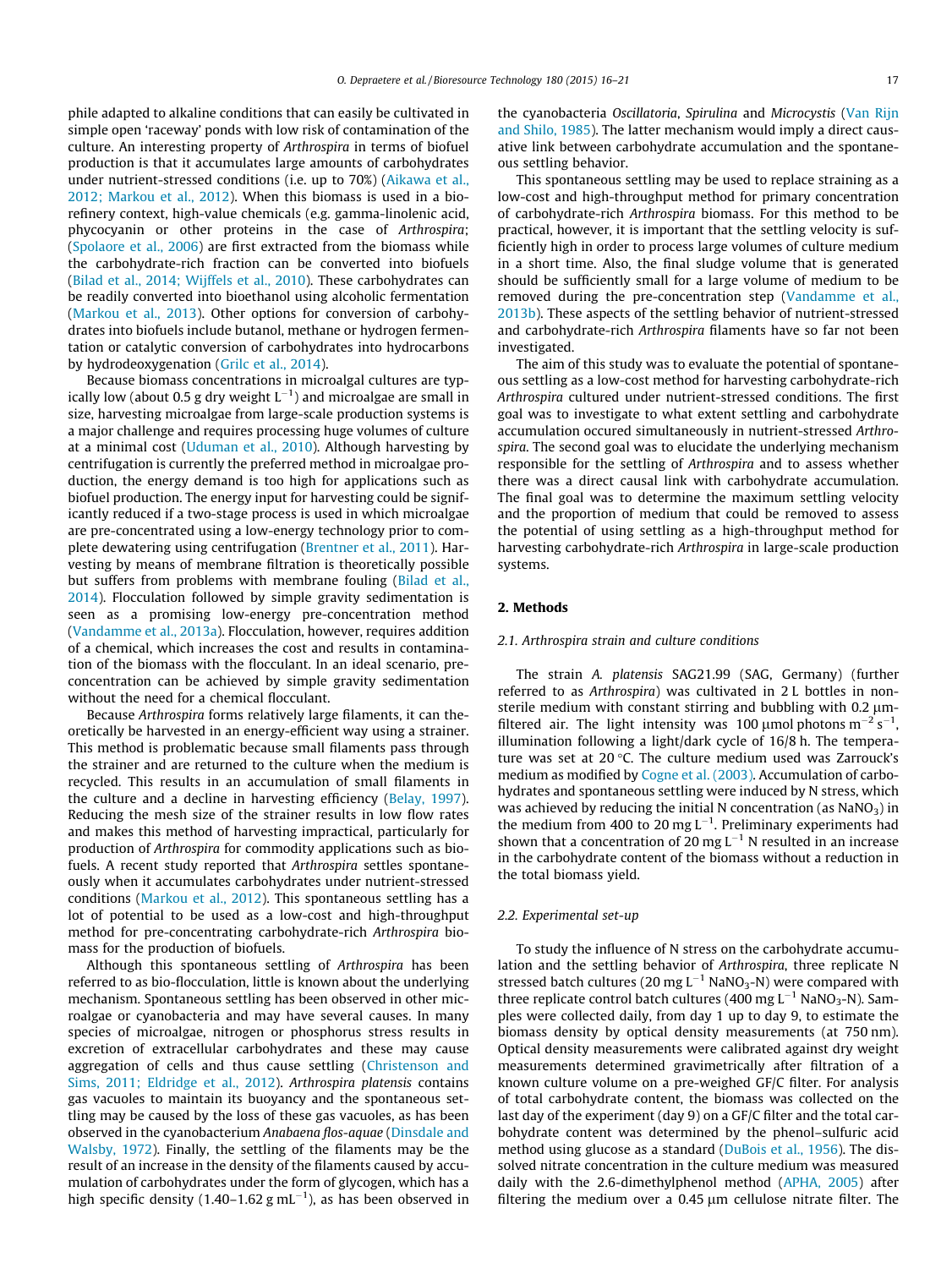settling efficiency  $\eta$  gives an indication of the proportion of the Arthrospira filaments that settles spontaneously after a given time.  $\eta$  (Eq. (1)) was calculated from the difference between initial ( $C_0$ ) and final  $(C_t)$  optical density in a small 4 mL cuvette after  $t = 60$  min.

$$
\eta = \frac{C_0 - C_t}{C_0} \times 100\tag{1}
$$

To investigate whether carbohydrate accumulation and spontaneous settling occurred simultaneously during N stress, three replicate N stressed Arthrospira cultures were monitored with a high frequency. Samples were collected from the culture twice daily (at 9.00 h and at 17.00 h) between days 4 and 9. On every sampling occasion the biomass density was estimated by optical density measurements (at 750 nm) as well as by gravimetrical analysis (after filtration of a known culture volume on a pre-weighed GF/ C filter). The total carbohydrate content of the biomass, the dissolved nitrate concentration in the medium and the settling efficiency (Eq. (1)) were measured as described above.

#### 2.3. Carbohydrate analyses

Because Arthrospira accumulates carbohydrates as glycogen (Aikawa et al., 2012), the glycogen content was determined by KOH (30%,  $w/v$ ) extraction according to Ernst et al. (1984) as modified by Hasunuma et al. (2013). To determine the type of carbohydrates that were formed under control and N stressed conditions, biomass from 2 L of a control and a N stressed culture was harvested over a 20  $\mu$ m mesh, rinsed with water and lyophilized. The biomass was resuspended in water and cells were disrupted using high pressure cell disruption (TS HAIVA, Constant Systems, LTD) (2 times 2.7 kbar). After high pressure cell disruption, the biomass was again lyophilized. The monosaccharide composition was analyzed in detail using Gas Chromatography/Mass Spectrometry with Electronic Impact Ionization (GC/MS-EI) as described elsewhere (Pierre et al., 2014).

To investigate the effect of extracellular polysaccharides on the settling behavior of Arthrospira, the dissolved sugars in the supernatant were measured using the phenol–sulfuric acid method (see above). To determine whether extracellular polysaccharides caused flocculation, the settling efficiency was compared of Arthrospira from a 9 days old N stressed culture in its native medium and in fresh medium without extracellular polysaccharides.

#### 2.4. Settling behavior of control and N stressed Arthrospira

The settling velocity  $\nu$  was determined in small 4 mL cuvettes as well as in 1 L Imhoff cones. In the experiments with the 4 mL cuvettes, the settling velocity (Eq.  $(2)$ ) was calculated from the exponential decrease in optical density in the cuvette over time  $(C_0)$ and  $C_t$  are the optical density at the start and at time  $t$ , respectively, and  $h$  is the distance between the top of the suspension and light beam (Smith and Davis, 2012).

$$
C_t = C_0 e^{-\frac{pt}{\hbar}t}
$$

Image analysis was used to estimate the settling velocity in 1 L Imhoff cones. Images of the Imhoff cones were automatically taken every 5 min during one hour. Gray values were analyzed as function of height using Image J (NIH, USA) to determine the height of the interface between the clarified medium and the settling filaments every 5 min. The height of the interface was subsequently plotted in function of the settling time and the settling velocity was estimated from changes in the height of the interface over time. The maximum settling velocity was estimated from the initial linear portion of the settling curve.

To evaluate the influence of gas vacuoles on the settling behavior of Arthrospira filaments, the settling velocity was compared between filaments with intact gas vacuoles and filaments with collapsed gas vacuoles. Gas vacuoles were collapsed by applying pressure to the cell suspension in a closed syringe (Kim et al., 2005). Phase contrast microscopy was used to verify the gas vacuole diminishment after the pressure treatment.

To investigate whether the settling behavior was caused by changes in the density of Arthrospira filaments, the specific density of the filaments was estimated from isopycnic banding in a sucrose gradient (cf. Oliver and Walsby, 1984). Solutions with decreasing sucrose concentrations (1.308–1.036  $g$  mL<sup>-1</sup>) were carefully layered on top of each other and loaded with an 2 mL Arthrospira suspension. After density gradient centrifugation at 300 g for 20 min, the Arthrospira filaments formed discrete isopycnic bands at the interface between two different sucrose layers with a known density. The density of the control and N stressed biomass with intact gas vacuoles and after collapsing the gas vacuoles by pressuring the filaments (see above) was estimated.

#### 2.5. Statistical analyses

All experimental tests and analyses were carried out at least in triplicate. Statistical analyses were performed using Sigma-plot 11 (Systat Software, Inc.). Before evaluating the results with one-way analysis of variance (ANOVA), normality of the data was checked with the Shapiro–Wilk normality test. To analyze for pairwise differences, a Tukey's post hoc test was performed. The significance threshold of each statistical analysis was set at  $p = 0.05$ .

# 3. Results and discussion

#### 3.1. Influence of N stress on carbohydrate accumulation and settling

There was no significant difference in growth between the N stressed cultures and the control cultures. Final biomass concentration was similar in the N stressed (0.66  $\pm$  0.04 g L<sup>-1</sup>) and control cultures  $(0.59 \pm 0.06 \text{ g L}^{-1})$ . In the N stressed cultures, N was depleted on day 5 and this resulted in carbohydrate accumulation and spontaneous settling of the filaments. The settling efficiency increased to  $93 \pm 1\%$  and the carbohydrate content was about  $74 \pm 3\%$  on day 9 in the N stressed culture. On day 9, there was almost no settling in the control culture and the carbohydrate content remained low (13  $\pm$  1%). The accumulation of carbohydrates under N stress has also been observed in previous studies. Arthrospira responds to N stress by reducing protein synthesis (which requires large amounts of N) and redirecting photosynthesis products towards production of storage carbohydrates (Hasunuma et al., 2013). Recent evidence suggests Arthrospira may even convert proteins into storage carbohydrates during N stress (Deschoenmaeker et al., 2014; Hasunuma et al., 2013). A previous study has also observed spontaneous flocculation of Arthrospira, but under P stress rather than N stress (Markou et al., 2012).

The settling efficiency and carbohydrate content of the biomass were monitored with a high temporal resolution in three replicate N-limited Arthrospira batch cultures (Fig. 1a and b). Monitoring started on day 4, one day before the N concentration in the medium was exhausted. As soon as N was depleted from the medium, the carbohydrate content as well as the settling efficiency started to increase. The settling efficiency reached a maximum at the end of day 6 but the carbohydrate content continued to increase up to the end of the monitoring period (on day 9). The fact that the carbohydrate content and settling efficiency simultaneously increased could point to a link between both phenomena.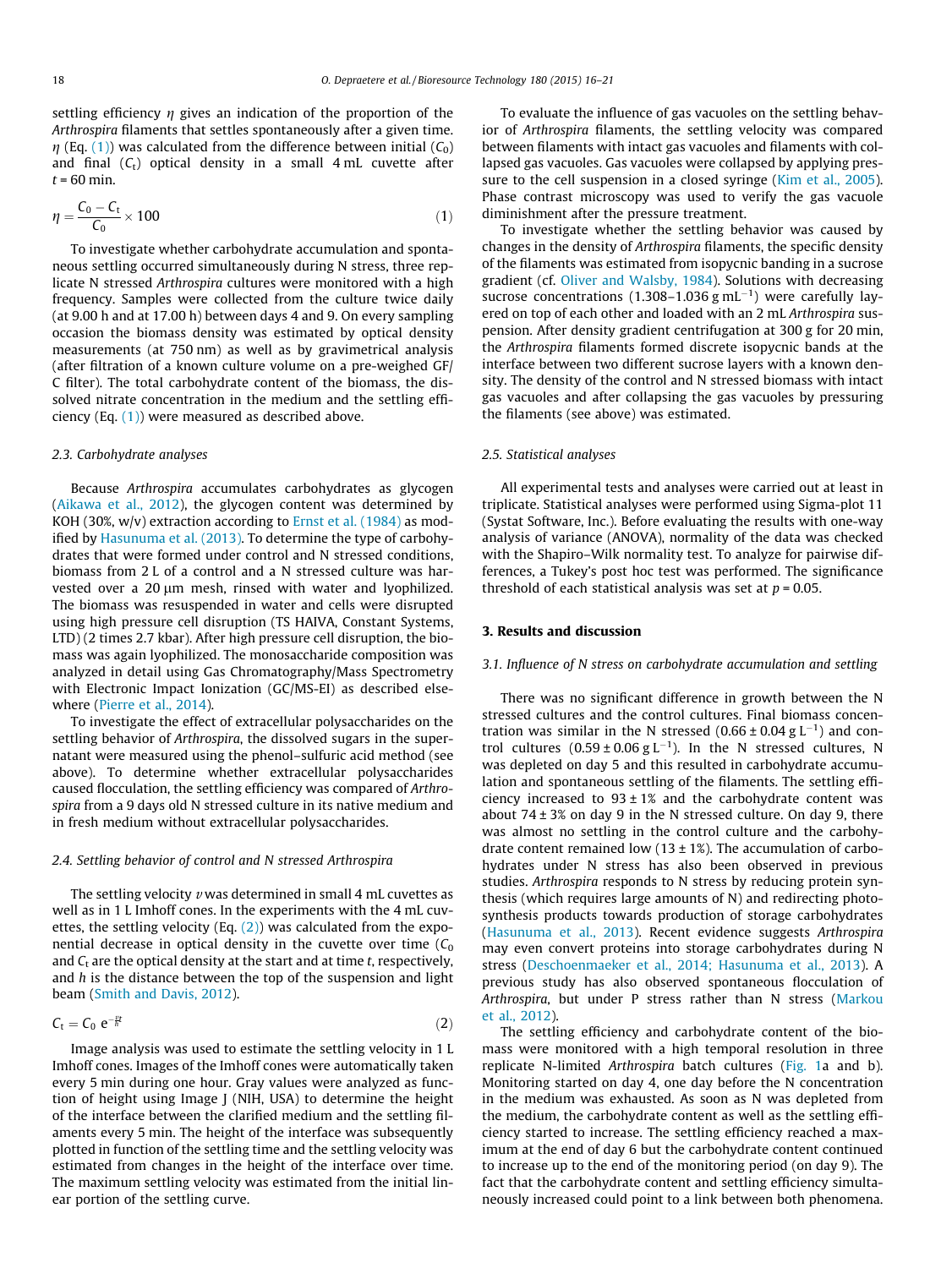

Fig. 1. Changes in biomass density (as optical density measured at 750 nm and as dry weight) (a) and changes in settling efficiency (%) and total carbohydrates (%) in the biomass (b) of a N stressed Arthrospira batch culture.

### 3.2. Relation between extracellular polysaccharides and the settling behavior of N stressed Arthrospira filaments

The settling of particles in a liquid is described by Stokes' law. All other elements being equal, the settling velocity is determined by the size and the specific density of the particle. Thus, the settling of N stressed Arthrospira filaments could have been the result of an increase in effective particle size caused by aggregation of filaments, or due to a change in their density. Aggregation of microalgae is also referred to as bioflocculation and can result from an increased production of extracellular polysaccharides associated with the filaments (Christenson and Sims, 2011). Associated extracellular polysaccharides of Arthrospira mostly consist of rhamnose and have a high content of uronic acids (Majdoub et al., 2009). Carbohydrates that are produced intracellularly, on the contrary, are accumulated as glycogen and thus consist of glucose (Aikawa et al., 2012; Hasunuma et al., 2013). To test whether N stressed Arthrospira produced extracellular or intracellular polysaccharides, the monosaccharide composition of the carbohydrates in the biomass of a N stressed culture was compared with a control culture harvested after 9 days (Table 1). The biomass from the control culture contained  $8 \pm 1\%$  total sugars while biomass from the N stressed culture treatment contained  $57 \pm 4\%$  total sugars. The main monosaccharides in the control culture were rhamnose, glucose and galactose (30.1%, 30.9% and 21.4%, respectively). The uronic acids glucuronic and galacturonic acid contributed 12.6% to the total sugar monomers. The high rhamnose and uronic acid content indicated that extracellular polysaccharides made a substantial contribution to the total sugars in the control culture.

#### Table 1

Monosaccharide composition  $(w/w)$  (% of total sugars) of N stressed and control Arthrospira biomass harvested 5 days after depletion of N from the medium.

| Monosaccharide composition $(w/w)$ | N stressed | Control |
|------------------------------------|------------|---------|
| Rhamnose $(\%)$                    | 0.14       | 30.1    |
| Glucose (%)                        | 83.2       | 30.9    |
| Galactose (%)                      | 0.81       | 21.4    |
| Mannose (%)                        | 3.91       | 1.42    |
| Glucuronic acid (%)                | 4.95       | 6.58    |
| $Xylose (\%)$                      | Trace      | 2.23    |
| Galacturonic acid (%)              | 4.02       | 6.02    |
| Fructose (%)                       | 2.32       | 1.21    |
| Unknown (%)                        | 0.65       | 0.14    |
|                                    |            |         |

Under N stressed conditions, the main monosaccharide was glucose (83.2%) and the content of rhamnose (0.14%), galactose (0.81%) and uronic acids (8.97%) was low. This suggested that the N stressed Arthrospira filaments largely accumulated glycogen instead of associated extracellular polysaccharides. This was confirmed by analysis of the glycogen content using KOH extraction. The glycogen content in the N stressed culture was 86.1%.

Dissolved polysaccharides in the medium of the N stressed culture were low, about 10 mg total sugars  $L^{-1}$  or similar as in the control culture. When Arthrospira from a 9 days old N stressed culture was transferred to fresh medium without dissolved polysaccharides, the settling efficiency was slightly higher  $(89 \pm 1.0\%)$ than in the native medium (85  $\pm$  0.4%). This indicated that dissolved polysaccharides are not responsible for the observed settling behavior.

#### 3.3. Relation between specific density and settling

The spontaneous settling of the N stressed Arthrospira may also be related to an increase in the specific density of the filaments. An increase in density can be caused by the degradation or collapsing of gas vacuoles. These gas vacuoles are comprised of gas-filled protein structures. Arthrospira may degrade these proteins to mobilize N when N is exhausted from the culture medium. The gas vacuoles may also collapse due to an increase in intracellular turgor pressure as a result of the intracellular accumulation of carbohydrates, as was suggested by Deschoenmaeker in A. platensis (Deschoenmaeker et al., 2014), and Dinsdale and Walsby in the cyanobacterium A. flos-aquae (Dinsdale and Walsby, 1972).

The proteinaceous gas vacuoles of cyanobacteria can be easily collapsed by pressurization. To evaluate whether N stressed Arthrospira still contained intact gas vacuoles, the specific density (determined using isopycnic banding in a sucrose gradient) and the settling velocity of Arthrospira filaments were compared before and after pressurization in control as well as N stressed cultures (Table 2). Arthrospira filaments from the control cultures had a specific density <1.04 g mL<sup>-1</sup> and a settling velocity of 0.01 m h<sup>-1</sup>. After destruction of the gas vacuoles by pressurization, the specific density of the control culture increased slightly to 1.15– 1.22 g mL<sup>-1</sup> and the settling velocity to 0.07-0.08 m h<sup>-1</sup>. Arthrospira collected from a N stressed culture on day 8 had a specific density of 1.12-1.15 g mL<sup>-1</sup> and a settling velocity of 0.15 m h<sup>-1</sup>. When the gas vacuoles were destroyed by pressurization, the specific density increased to 1.27–1.31  $g$  mL<sup>-1</sup> and the settling velocity increased to  $0.26$  m h<sup>-1</sup>. The fact that the density and the settling velocity of the N stressed biomass increased strongly when the filaments were pressurized indicated that a large part of the gas vacuoles were still intact. This showed that the spontaneous settling of N stressed Arthrospira is not caused by a loss of gas vacuoles.

The analysis of the monosaccharide composition as well as the glycogen analysis (see above) had indicated that the N stressed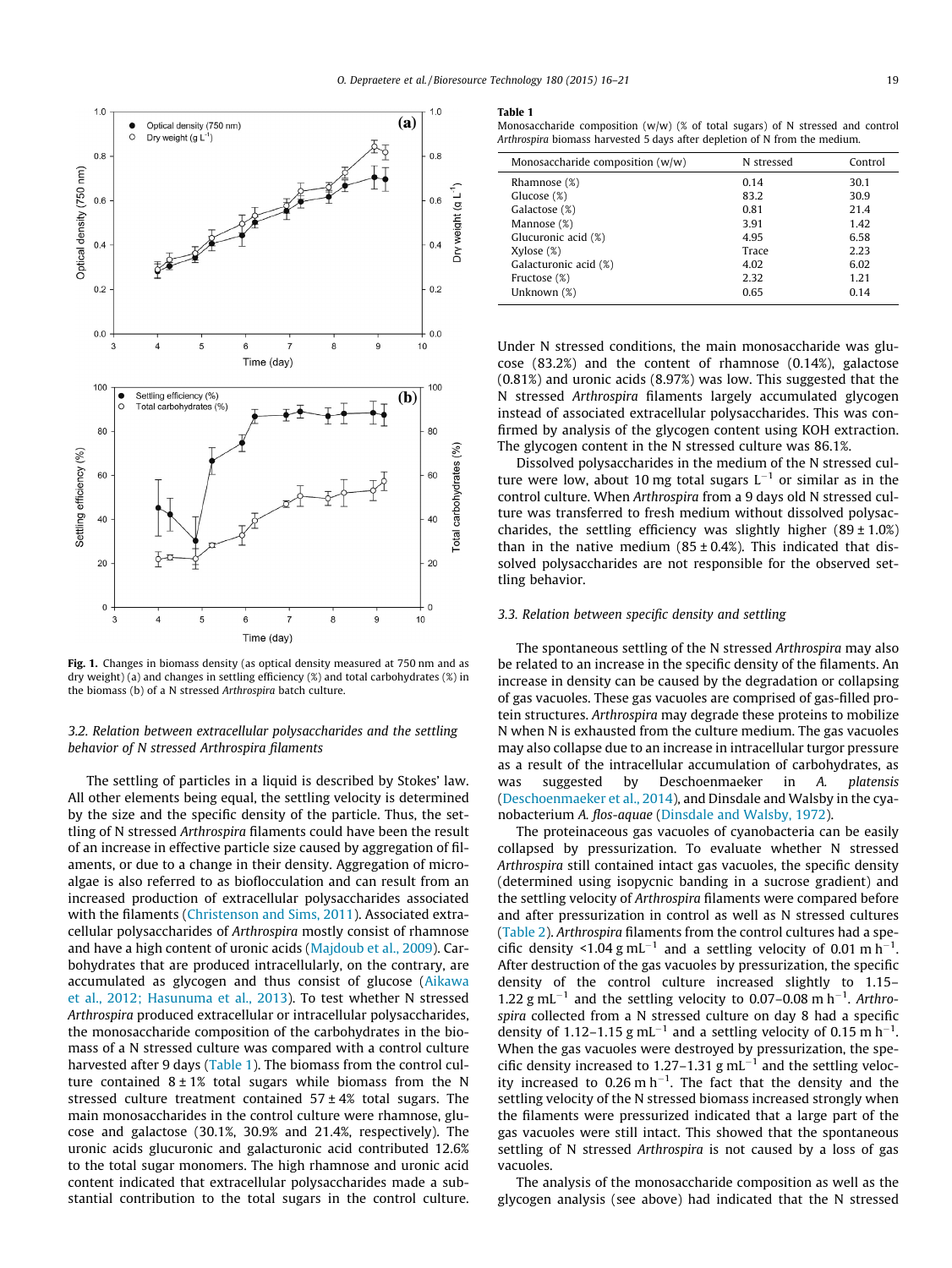#### Table 2

Estimated settling velocities  $(m h^{-1}$ , measured in 4 mL cuvettes) and specific densities ( $g$  mL<sup>-1</sup>, estimated from isopycnic banding in a sucrose gradient) of Arthrospira from N stressed treatment and Control treatment at different culture age (day 6 and 8). Settling velocities are compared between Arthrospira filaments before and after pressurization.

|                                 | Before pressurization |                   | After pressurization |                   |  |
|---------------------------------|-----------------------|-------------------|----------------------|-------------------|--|
|                                 | N stressed            | Control           | N stressed           | Control           |  |
| Settling velocity (m $h^{-1}$ ) |                       |                   |                      |                   |  |
| Day 6                           | $0.048 \pm 0.009$     | $0.005 \pm 0.001$ | $0.180 \pm 0.027$    | $0.067 \pm 0.012$ |  |
| Day 8                           | $0.152 \pm 0.009$     | $0.014 \pm 0.002$ | $0.257 \pm 0.007$    | $0.076 \pm 0.001$ |  |
| Densities (g mL <sup>-1</sup> ) |                       |                   |                      |                   |  |
| Day 6                           | $1.04 - 1.08$         | <1.04             | $1.22 - 1.27$        | $1.15 - 1.22$     |  |
| Day 8                           | $1.12 - 1.15$         | <1.04             | $1.27 - 1.31$        | $1.15 - 1.22$     |  |

culture accumulated glycogen, which is the typical C storage compound in Arthrospira (Aikawa et al., 2012; Deschoenmaeker et al., 2014). Because glycogen has a high specific density (1.40– 1.62 g mL $^{-1}$ ), the spontaneous settling of N stressed Arthrospira may be caused by an increase in density of the filaments as a result of the accumulation of glycogen. Isopycnic banding in a sucrose gradient indeed showed that the specific density of N stressed Arthrospira harvested on day 8 was substantially higher than that of the control Arthrospira, <1.04 g mL<sup> $-1$ </sup> in the control culture versus 1.12–1.15  $g$  mL<sup>-1</sup> in the N stressed culture. The settling velocity of the filaments on day 8 was also higher in the N stressed conditions than in control conditions:  $0.014$  m h<sup>-1</sup> in the control culture versus 0.152 m  $h^{-1}$  in the N stressed culture. This showed that the settling behavior of Arthrospira was primarily regulated by changes in the density of the filaments probably related to the accumulation of glycogen. The regulation of buoyancy in cyanobacteria by changes in glycogen content also occurs in natural lakes in response to N limitation (Van Rijn and Shilo, 1985).

# 3.4. Potential of using spontaneous settling for harvesting carbohydrate-rich Arthrospira

The direct causative link between carbohydrate accumulation and spontaneous settling has a lot of potential to pre-concentrate carbohydrate-rich Arthrospira biomass using only gravitational force. To separate particles from a liquid using only gravitational force on an industrial scale, clarifiers or lamella separators are used (Fujisaki, 2010). For these systems to work efficiently, however, it is important that the particles have a sufficiently high settling velocity. If the Arthrospira filaments settle too slowly, the separator would have to be impractically large. Moreover, the retention time of the filaments in the system would be high and this could result in a deterioration of biomass quality. Although the settling velocity of N stressed Arthrospira filaments was roughly estimated using small 4 mL cuvettes (see above), additional experiments were carried out in Imhoff cones to obtain a more accurate estimate of the settling velocity.

The settling behavior was studied in a 10-day old N stressed culture with a carbohydrate content in the biomass of 74%. When monitoring the settling behavior in Imhoff cones, a clear interface was formed between the clarified medium and the settling biomass. The height of the interface was determined using image analysis and was plotted over time to produce a settling curve (Fig. 2). The first 5 min were characterized by a short lag phase, probably resulting from residual turbulence after filling the Imhoff cones. This was followed by a linear settling period lasting 15 min. After 20 min, the settling velocity decreased and this is called the transition phase. This slow-down in settling velocity could be ascribed to hindered settling (Pahl et al., 2012). At the end, a slow but stable decrease in the interface height was observed resulting



Fig. 2. Changes in the position of the interface height between the clarified medium and the settling biomass and settling velocity over time of a 10-day old N stressed Arthrospira batch culture in a 1 L Imhoff cone over the course of 1 h.

from compression of the sludge. The linear settling period was used to calculate the maximum settling velocity, which was estimated to be  $0.64 \pm 0.01$  m h<sup>-1</sup>.

Based on this settling velocity, the potential for harvesting of N stressed Arthrospira was evaluated using a lamella separator. A lamella separator allows for continuous harvesting and has the advantage of combining a low footprint and a high throughput with an acceptable investment cost and a low energy consumption (Smith and Davis, 2012). A lamella separator has previously been used in a pilot system for harvesting microalgae from high-rate algal ponds used for domestic wastewater treatment (Craggs et al., 2012). The upstream flow velocity  $(U)$  (Eq.  $(3)$ ) for a lamella separator can be estimated by the Ponder–Nakamura–Kuroda (PNK) equation (Hill et al., 1977).

$$
U = v(L\cos\theta + b\sin\theta) \tag{3}
$$

When using a lamella separator for harvesting a homogeneous suspension of small particles like Arthrospira, the distance between the plates (b) can be relatively short, e.g. about 2 cm. For a standard angle ( $\theta$ ) of the plates with the horizontal of 70 $\degree$  and a length of the plates of  $1 \text{ m } (L)$ , the upstream flow velocity in the separator is about 11.6 m h<sup>-1</sup> if a settling velocity (*v*) of 64 cm h<sup>-1</sup> is assumed for Arthrospira filaments with a glycogen content of 74%. A typical open-pond Arthrospira farm today produces 30 tons ha<sup>-1</sup> year<sup>-1</sup> and the biomass concentration of the culture is  $0.5 \text{ kg m}^{-3}$ (Benemann, 2013). In such a facility, about  $60,000 \text{ m}^3$  of culture needs to be processed per year per hectare of open pond culture to harvest the biomass, or approximately 200  $m<sup>3</sup>$  each day. Assuming an upstream flow velocity of 11.6 m  $h^{-1}$ , a lamella separator of about only about 1  $m<sup>2</sup>$  is capable to process this volume of culture each day.

In the experiments with the Imhoff cones, the biomass settled after about 40 min. At this stage, the sludge volume was  $95 \pm 5$  mL (9.5% of the culture volume). The sludge volume slowly decreased to  $66 \pm 3$  mL (7% of the culture volume) after 60 min due to the slow process of compaction of the sludge. One hour is an acceptable time for harvesting microalgae and should minimize deterioration of the biomass quality. This means that 94% of the culture medium could be removed using spontaneous settling in a lamella separator. The sludge that was obtained after spontaneous settling had a dry matter content of 1.34%. This can be further increased to 20% by removing all extracellular water. To achieve this, a mechanical method such as centrifugation or filter pressing can be used. Because most of the water had already been removed by gravitational force, the energy demand was much lower than